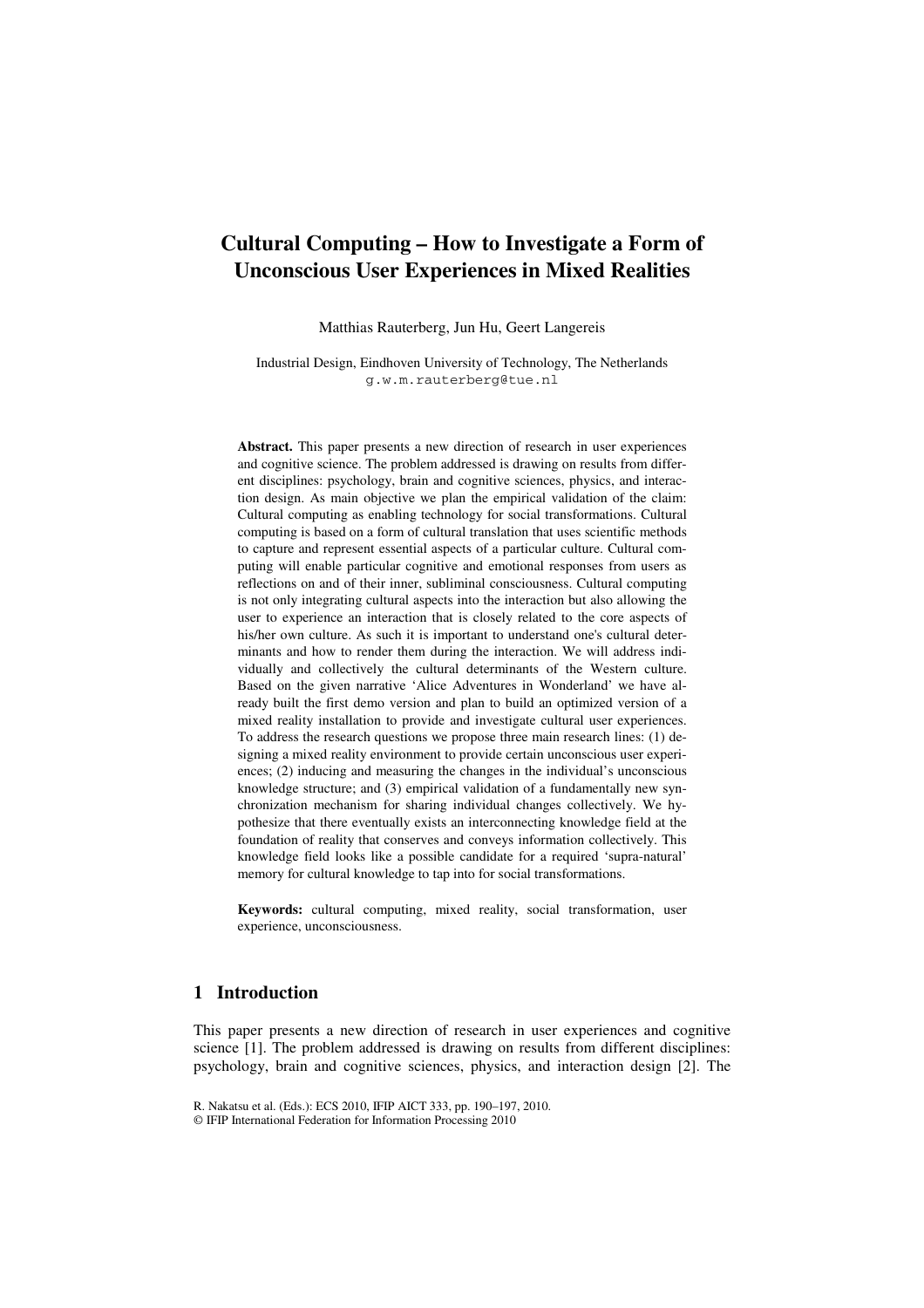main objective is the empirical validation of the claim: Cultural computing as enabling technology for social transformations [3]. Cultural computing is based on a form of cultural translation that uses scientific methods to capture and represent essential aspects of a culture. Cultural computing will enable particular cognitive and emotional responses from users as reflections on and of their inner, subliminal consciousness [4]. Cultural computing is not only integrating cultural aspects into the interaction but also allowing the user to experience an interaction that is closely related to the core aspects of his/her own culture [5]. Hence it is important to understand one's cultural determinants and how to render them during the interaction [6].

For the Japanese culture the existing ZENetic computer [7] is an innovative tabletop application to address cultural computing in the East (see also [8]). ZENetic computer "brings a kind of 'awakening' within users' 'information selves,' and strives to stimulate their unconscious imagination. As the system 'classifies' the user's personality based on the composition of her sansui landscape design, it generates a story for the user, drawing her into an alternate world through the display" [9]. The following three main research lines can be foreseen to address our main research questions: (1) How to design a mixed reality (MR) environment to provide certain unconscious user experiences for Westerners [10-12]; (2) how to induce and measure the changes in the individual's unconscious knowledge structure due to these unusual experiences triggered by cultural computing [13]; and (3) which synchronization mechanism exist to share these individual changes collectively? [14-15]

## **2 Designing a Mixed Reality Environment for Subconscious User Experiences**

Assuming the intended individual unconscious effects might be small [16-17] we have to achieve a maximum in user immersion/presence and therefore a high impact on the user's unconscious knowledge structure. The amount of user's immersion is influenced by several factors: the amount of sensory involvement [18], the richness of the narrative [19], amount of engagement through action [20], and perceived realism of the situation engaged [21]. Hence a MR installation is the best choice for an experimental test bed. MR installations are close to a realistic environment, provides sufficient experimental control and a maximum of user engagement through physical actions. But which narrative as design concept for such MR is most appropriate? The narrative should touch on deep cultural dimensions, should be widely accepted, and should provide unusual user experiences. After rigorous selection the narrative of 'Alice adventures in wonderland' [22] was chosen. Several scenes of this narrative are already partially realized in the ALICE installation at TU/e [23]. This MR installation is 10 meter wide, 10 meter deep and 7 meter high. Inside this cube are following stages foreseen: (stage-1) in the park (investigating the relationship of boredom/curiosity and behavior [24]), (stage-2) down the rabbit hole (investigating the cognitive mechanisms for perceived movement), (3) 5-side virtual reality cave with 'eat me' and 'drink me' (investigating the cognitive mechanisms for self-perceived body size and body image [18, 25]), (4) pool of tears (investigating the effects of 'water' on emotions), (5) encounter with caterpillar (investigating the self-concept and ego [26]), and (6) discussion with Cheshire cat (investigating the relation between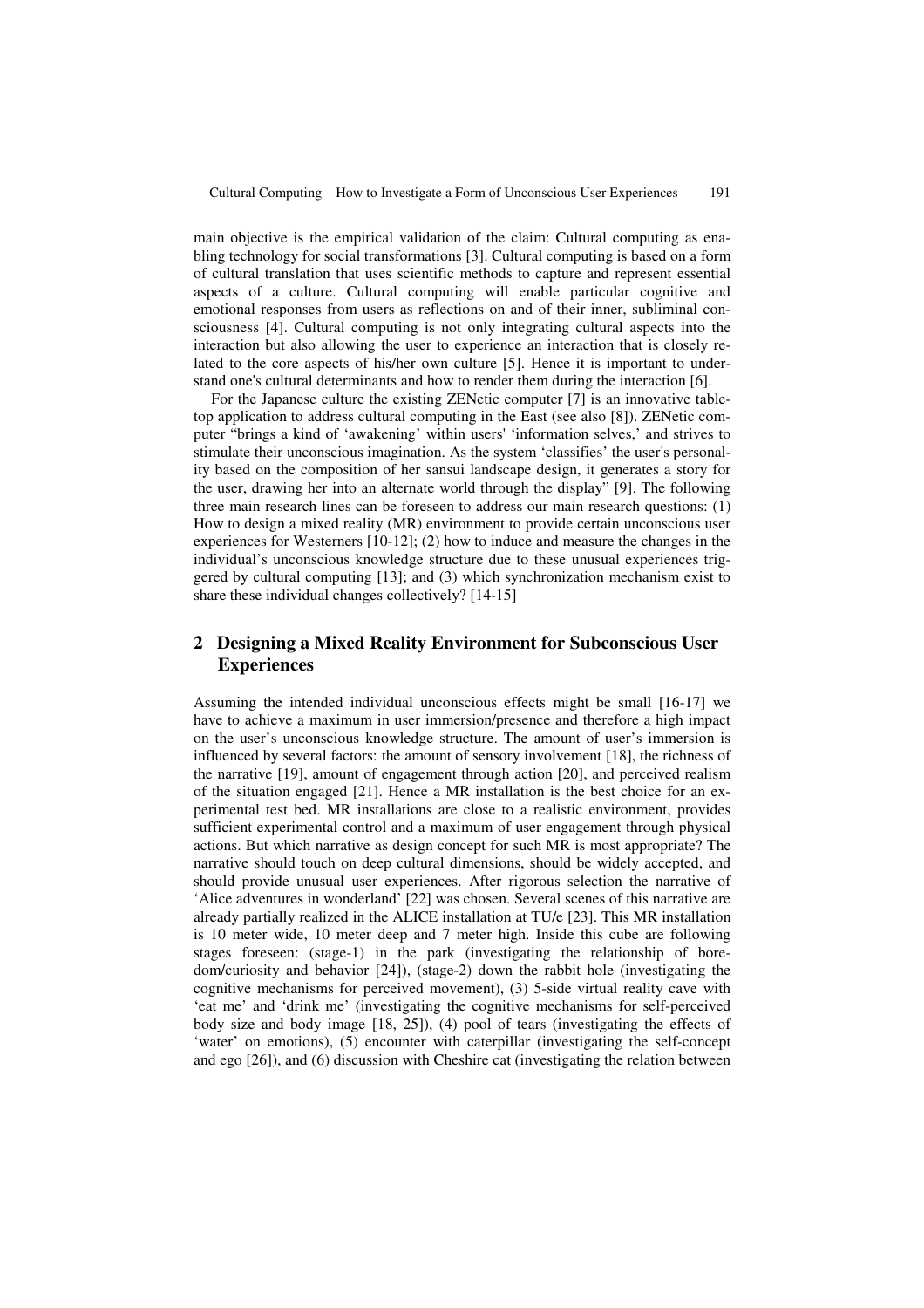logic and emotion [27]). So far the achieved state of our MR installation was sufficient for demonstrations and small experiments, but a full experience over all stages for experiments still needs developments in technology and measurement procedures.

### **3 Measuring User's Effects on His/Her Unconscious Knowledge**

Recent investigation in cognitive psychology of consciousness and unconsciousness are promising. Most of the brain's energy consumption is not used for processing responses to external stimuli; but what is this brain energy then for? [28-29]. One possible answer is for subconscious information processing to forcast the future. Dijksterhuis, Bos, Nordgren, and van Baaren [29-30] could show the advantages of the unconscious information processing, and therefore they open a door to a new view on the relationship towards unconsciousness [31-33]. The possible effects of extreme user experiences on their cognitive structure can be addressed as follows: (1) through psychological measures (e.g. Implicit Association Test, [34]), (2) through unobtrusive observation via cameras of user's shown behaviour (incl. facial expressions [35]), (3) through physiological sensors on the human body or in the neighbourhood [36-37], and (4) measuring emotionally influenced quantum effects through dedicated hardware (i.e. Random Event Generator - REG [38-39]). The Global Consciousness Project [40-42] builds on astonishing experiments conducted over the past years, demonstrating that human consciousness interacts with REGs, so that they produce non-random patterns. For measuring unconsious processes, it is ultimately important not to affect the person under test by the infringement of observing hardware. Therefore, we would like to implement the system with option (4) rather than option (3).

The Implicit Association Test (IAT) focuses only on the implicit (unconscious) part of cognition [34, 43]. The IAT measures differential (unconscious) association of two target concepts with an attribute. The two concepts appear in a binary choice task (e.g., *self* vs. *others* names), and the attribute in a second task (e.g., *pleasant* vs. *unpleasant* words for an evaluation attribute). When instructions oblige highly associated categories (e.g., *self* + *pleasant*) to share a response key, performance is faster than when less associated categories (e.g., *others* + *pleasant*) share a key. This response time performance difference implicitly measures differential association of the two concepts with the attribute. We used already the IAT version that especially measures self-concept [26]. The IAT seems to be a useful measure for the effects of unconscious experiences.

One of the research questions is to which extent humans can unconsciously process semantically rich information [33, 44]. Although the state of art is controversial, we assume that in rich settings (see R1) unconscious processing takes place. The challeng is how to measure these cognitive processes in an unobtrusive manner, e.g. compared to fMRI scans [17, 45]; portable Electroencephalography (EEG) and Random Event Generator (REG) might be an option.

Three different REGs are used<sup>1</sup>. The REG electronics produces 'white noise' based on completely unpredictable quantum fluctuations. PEAR-REG is based on Johnson noise (extremely low-level fluctuations in electron flow in a resistor due to thermal

 1 See at http://www.psyleron.com/reg1.aspx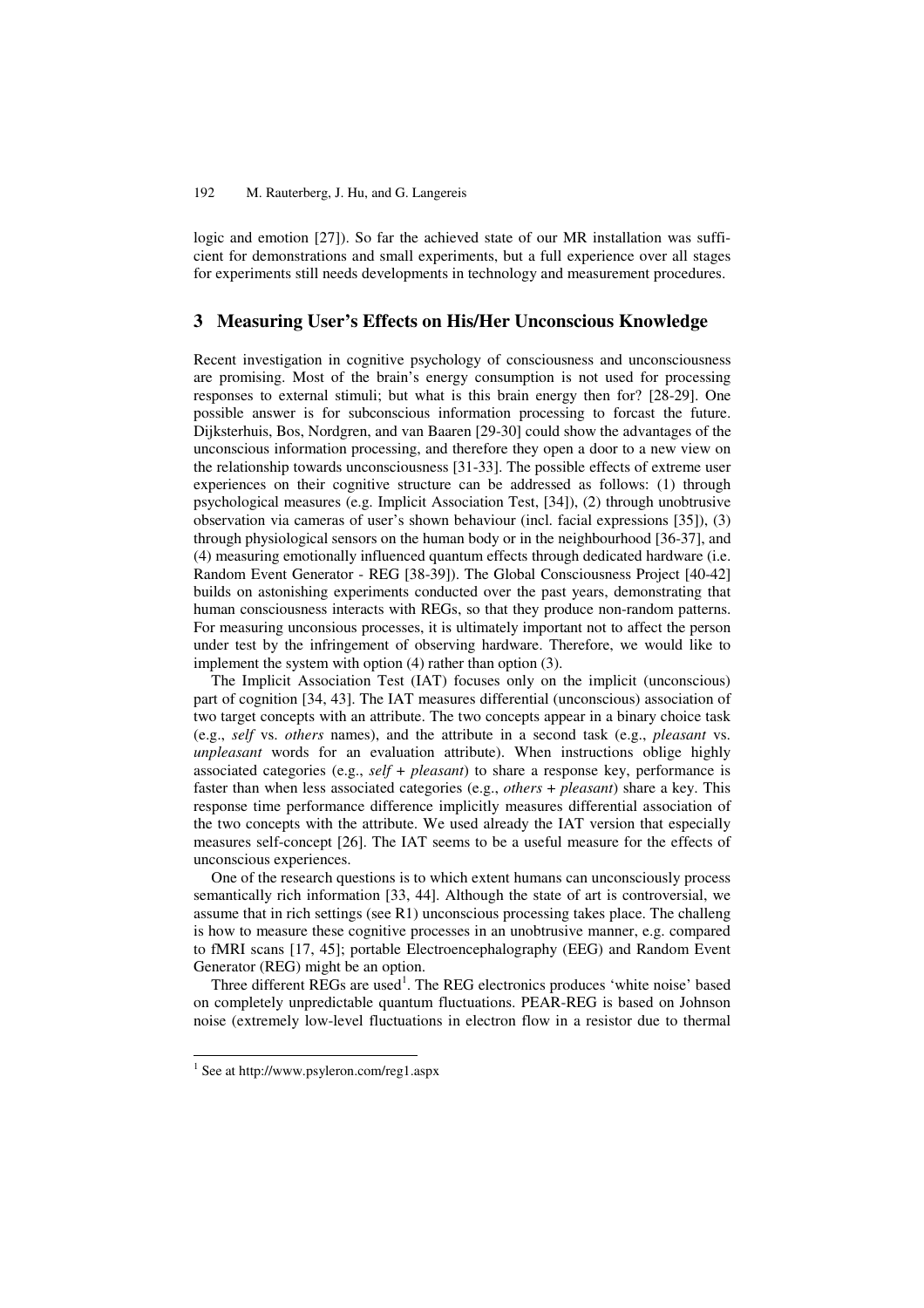influences). It has a built-in logic transformation (XOR) of every other bit from 1 to 0 or vice versa for eliminating any bias of the mean output of the device. The MICRO-REG utilizes on the Field-Effect Transistor for the 'white noise'. The ORION-REG uses two diodes which independently produce a random bitstream each. Nelson et al. [39] found empirical evidence for a replicable effect on data from a global network of REGs that is correlated with designated periods of intense collective human activity or engagement (e.g. September 11, 2001), but not with any other physical sources of influence.

## **4 Investigation of Synchronization Mechanism for Disseminating Changes**

If we acknowledge that people's individual norms may deviate from an established collective norm, than we should identify a way to address these relationships [46]. Culture can only exist on the collective level, beyond the individual. The cultural determinates are mainly unconscious [12]: Culture is always ambient to individuals as carrier of cultural knowledge and collective as a synchronisation mechanism for the behaviour of these individuals. The following metaphor helps to describe this double nature of culture: 'the drop is in the ocean, but the ocean is in the drop as well'. Jung [47] has seen this with remarkable clarity and provides a framework to describe the knowledge structure of the collective unconsciousness. But what might this 'collective unconscious' be? A possible answer can be drawn from quantum physics.

Quantum physics describes the properties of matter and energy at near atomic scale [17]: (1) Quantum coherence (individual particles yield identity to a collective, unifying wave function). (2) Non-local quantum entanglement (spatially separated particle states are nonetheless connected or related [48-50]). (3) Quantum superposition (particles exist in two or more states or locations simultaneously). (4) Quantum state reduction or 'collapse of the wave function' (super positioned particles reduce or collapse to specific choices) [51]. Of particular interest is the non-local quantum entanglement that shows there might be an interconnecting layer in nature, beyond the forces we are familiar with [50]. Information might be stored in some yet unknown way, and we might tap into this knowledge field, or exchange information with other minds, if the necessary conditions of 'sympathetic resonance' exist (see also the 'morphic resonance' concept of Sheldrake [52], and the Global Conscious Project [39]). Now the remaining question is how can a cognitive system interact with such kind of knowledge field? [53].

The Penrose–Hameroff 'OrchOR' model portrays consciousness as quantum computation in microtubules which collapse or reduce by an objective factor related to quantum gravity. Penrose [54-55] proposed a quantum gravity mechanism that following periods of preconscious quantum computation tubulin super-positions self-collapse at an objective threshold. During classical phases protein connections associated with microtubules provide input. The basic ideas are [56, p. 160-161]: (1) Conformational states of individual tubulins within neuronal microtubules are determined by quantum mechanical London forces within the tubulin interiors which can induce conformational quantum superposition; (2) in superposition tubulins 'communicate' with entangled tubulins in the same microtubule, and in other microtubules in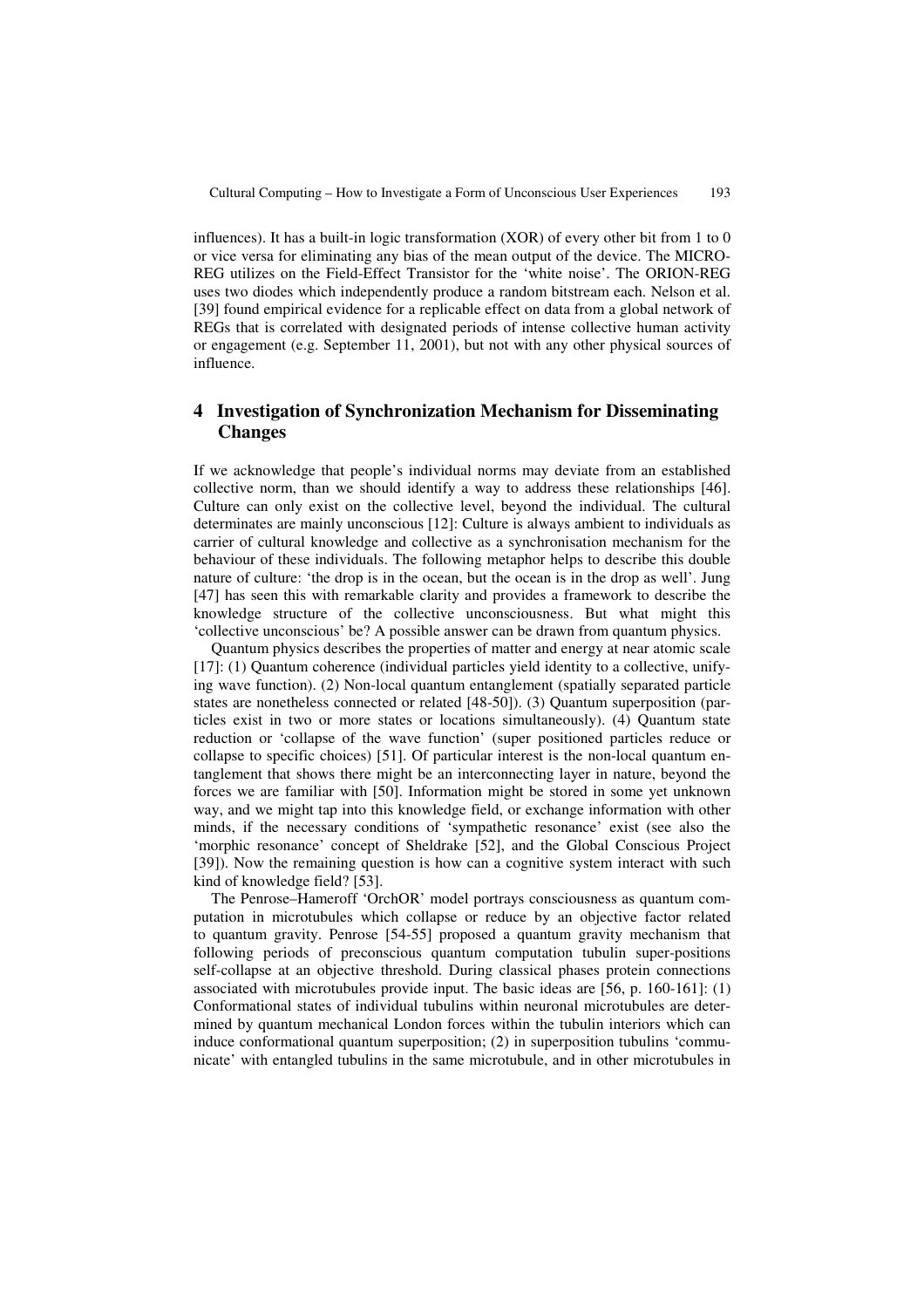#### 194 M. Rauterberg, J. Hu, and G. Langereis

the same neuron; (3) quantum states in microtubules in any given neuron may extend to microtubules in neighboring neurons, and through macroscopic regions of brain via tunneling through gap junctions; (4) quantum states of tubulin, resp. microtubules are isolated/protected from environmental decoherence by biological mechanisms which include phases of actin gelation, ordered water, coherent pumping and topological quantum error correction; (5) microtubule quantum computations, resp. superpositions are tuned or 'orchestrated' (Orch) by microtubule-associated proteins during a classical, liquid phase which with a quantum, solid state phase; (6) following periods of pre-conscious quantum computation (e.g. on the order of tens to hundreds of milliseconds) tubulin superpositions reduce or collapse by Penrose quantum gravity 'objective reduction' (OR). The classical output states which result from the OR process are chosen non-algorithmically ('non-computably') and then govern neurophysiologic events by binding of microtubule-associated proteins, regulating synapses and membrane functions etc.; (7) the reduction or 'self-collapse' in the orchestrated objective reduction 'OrchOR' model is suggested to be a 'conscious moment', (see Penrose's quantum gravity mechanism which ties the process to fundamental space-time geometry). According OrchOR model [57], quantum computation occurs in microtubules inside neurons. In the OrchOR model microtubules exist transiently in quantum superposition of two or more conformational states. Each OrchOR quantum computation determines classical output states of tubulin to establish starting conditions for the next conscious event [57-59].

We hypothesize that there eventually exists an interconnecting knowledge field at the foundation of our quantum reality that conserves and conveys information collectively. This knowledge field looks like a possible candidate for a required 'supranatural' memory for cultural knowledge to tap into for social transformations [60].

#### **References**

- 1. Nakatsu, R., Rauterberg, M.: Entertainment computing: Inaugural Editorial. Entertainment Computing 1(1), 1–7 (2009)
- 2. Nijholt, A., Bos, D.P.-O., Reuderink, B.: Turning shortcomings into challenges: Brain-computer interfaces for games. Entertainment Computing 1(2), 85–94 (2009)
- 3. Tosa, N., Matsuoka, S., Thomas, H.: Inter-culture computing: ZENetic computer. In: Elliott-Famularo, H. (ed.) ACM SIGGRAPH 2004 Emerging Technologies, p. 11. ACM, Los Angeles (2004)
- 4. Tosa, N.: Expression of emotion, unconsciousness with art and technology. In: Hatano, G., Okada, N., Tanabe, H. (eds.) Affective Minds, pp. 183–205. Elsevier, Amsterdam (2000)
- 5. Hu, J., Bartneck, C.: Culture matters: A study on presence in an interactive movie. Cyberpsychology and Behavior 11(5), 529–536 (2008)
- 6. Tosa, N.: Unconscious flow. Leonardo 33(5), 442 (2000)
- 7. Tosa, N., Matsuoka, S.: Recreating our selves: ZENetic computer. In: International Conference on Information Visualisation - IV 2003, pp. 614–618. IEEE Computer Society, Los Alamitos (2003)
- 8. Cheok, A.D., et al.: Confucius computer: Transforming the future through ancient philosophy. In: ACM SIGGRAPH 2008 New Tech Demos. ACM, Los Angeles (2008)
- 9. Tosa, N.: Cultural Computing: ZENetic Computer. In: Intelligent Agent 6.1.1, Kyoto (2006)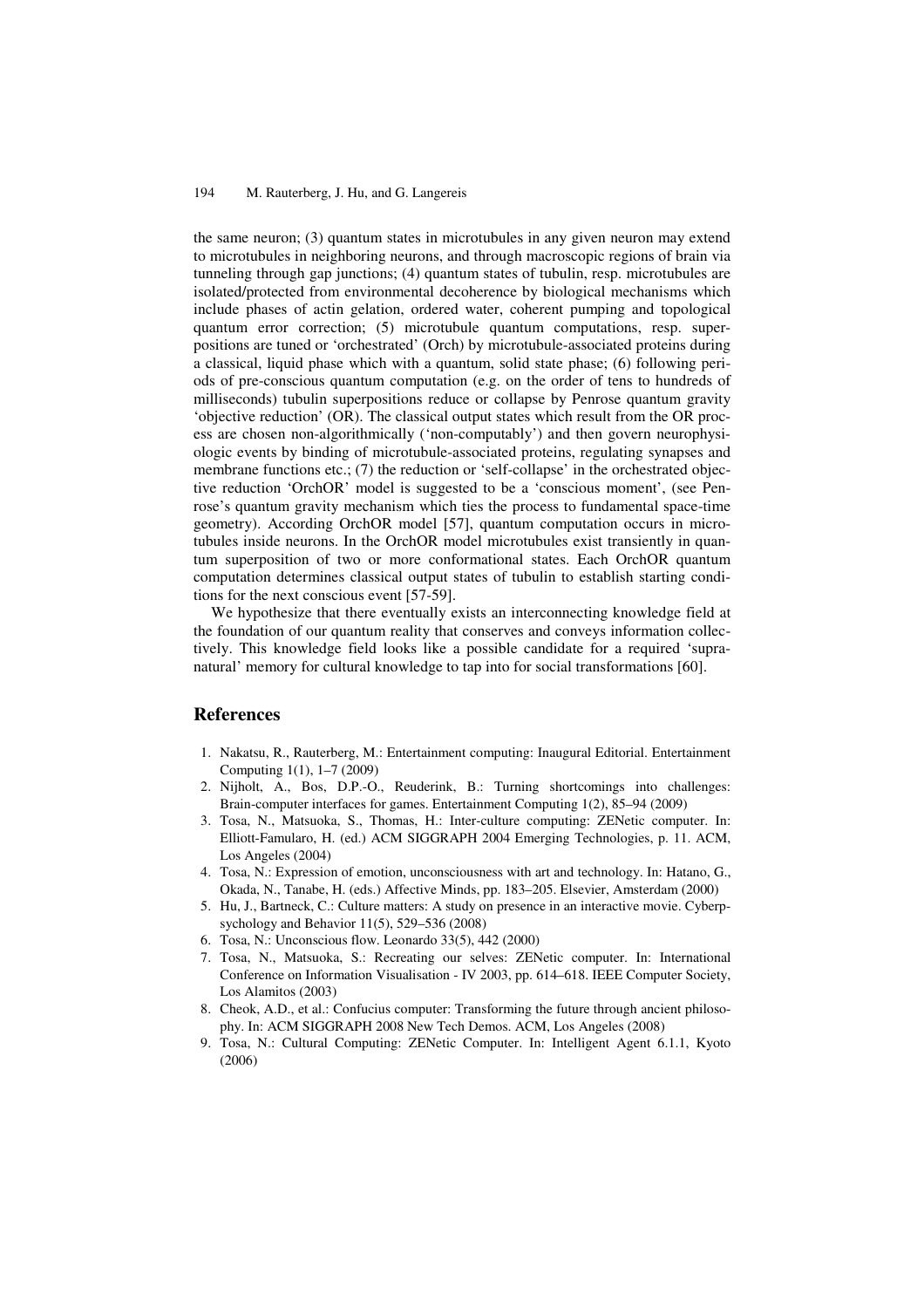- 10. Nisbett, R.E., et al.: Culture and systems of thought: Holistic versus analytic cognition. Psychological Review 108(2), 291–310 (2001)
- 11. Nisbett, R.E., Masuda, T.: Culture and point of view. Proceedings National Academy of Sciences 100(19), 11163–11170 (2003)
- 12. Rauterberg, M.: Ambient culture: A possible future for entertainment computing. In: Lugmayr, A., Golebiowski, P. (eds.) Interactive TV: a shared experience - Adjunct Proceedings of EuroITV-2007, pp. 37–39. Tampere International Center for Signal Processing, Tampere (2007)
- 13. Rauterberg, M.: How to assess the user's experience in cultural computing. In: Bosenick, T. (ed.) Usability Professionals, pp. 12–17. Fraunhofer Informationszentrum Raum und Bau, Gelsenkirchen (2006)
- 14. Rauterberg, M.: Usability in the future explicit and implicit effects in cultural computing. In: Heinecke, A.M., Paul, H. (eds.) Mensch und Computer im Strukturwandel, pp. 29–36. München, Oldenbourg (2006)
- 15. Peng, K., Nisbett, R.E., Wong, N.Y.C.: Validity problems comparing values across cultures and possible solutions. Psychological Methods 2(4), 329–344 (1997)
- 16. Merikle, P.M., Daneman, M.: Memory for unconsciously perceived events: Evidence from anesthetized patients. Consciousness and Cognition 5, 525–541 (1996)
- 17. van den Noort, M., Hugdahl, K., Bosch, P.: Human machine interaction: The special role for human unconscious emotional information processing. In: Tao, J., Tan, T., Picard, R.W. (eds.) ACII 2005. LNCS, vol. 3784, pp. 598–605. Springer, Heidelberg (2005)
- 18. Drascic, D., Milgram, P.: Perceptual issues in augmented reality. In: Proceedings of SPIE Stereoscopic Displays and Virtual Reality Systems III, pp. 123–134. The International Society for Optical Engineering, Bellingham (1996)
- 19. Qin, H., Rau, P.-L., Salvendy, G.: Player immersion in the computer game narrative. In: Ma, L., Rauterberg, M., Nakatsu, R. (eds.) ICEC 2007. LNCS, vol. 4740, pp. 458–461. Springer, Heidelberg (2007)
- 20. Milgram, P., Kishino, A.F.: Taxonomy of mixed reality visual displays. IEICE Transactions on Information and Systems E77-D(12), 1321–1329 (1994)
- 21. Busselle, R., Ryabovolova, A., Wilson, B.: Ruining a good story: Cultivation, perceived realism and narrative. Communications 29(3), 365–378 (2004)
- 22. Carroll, L.: Alice's adventures in wonderland. Macmillan, London (1865)
- 23. ALICE. Project ALICE: Not just another interactive installation (2010), http://www.alice.id.tue.nl/
- 24. van Aart, J., et al.: Designing for experience: Arousing boredom to evoke predefined user behaviour. In: Desmet, P., et al. (eds.) Proceedings of the 6th Design & Emotion Conference, Hong Kong, pp. 1607–1611 (2008)
- 25. Schilder, P.: The image and appearance of the human body. International University Press, New York (1950)
- 26. Kooijmans, T., Rauterberg, M.: Cultural computing and the self concept: Towards unconscious metamorphosis. In: Ma, L., Rauterberg, M., Nakatsu, R. (eds.) ICEC 2007. LNCS, vol. 4740, pp. 171–181. Springer, Heidelberg (2007)
- 27. Sobol-Shikler, T., Robinson, P.: Classification of complex information: Inference of cooccuring affective states from their expressions in speech. IEEE Transactions on Pattern Analysis and Machine Intelligence (in Press)
- 28. Raichle, M.E.: The brain's dark energy. Science 314, 1249–1250 (2006)
- 29. Raichle, M.E.: A brief history of human brain mapping. Trends in Neurosciences 32(2), 118–126 (2008)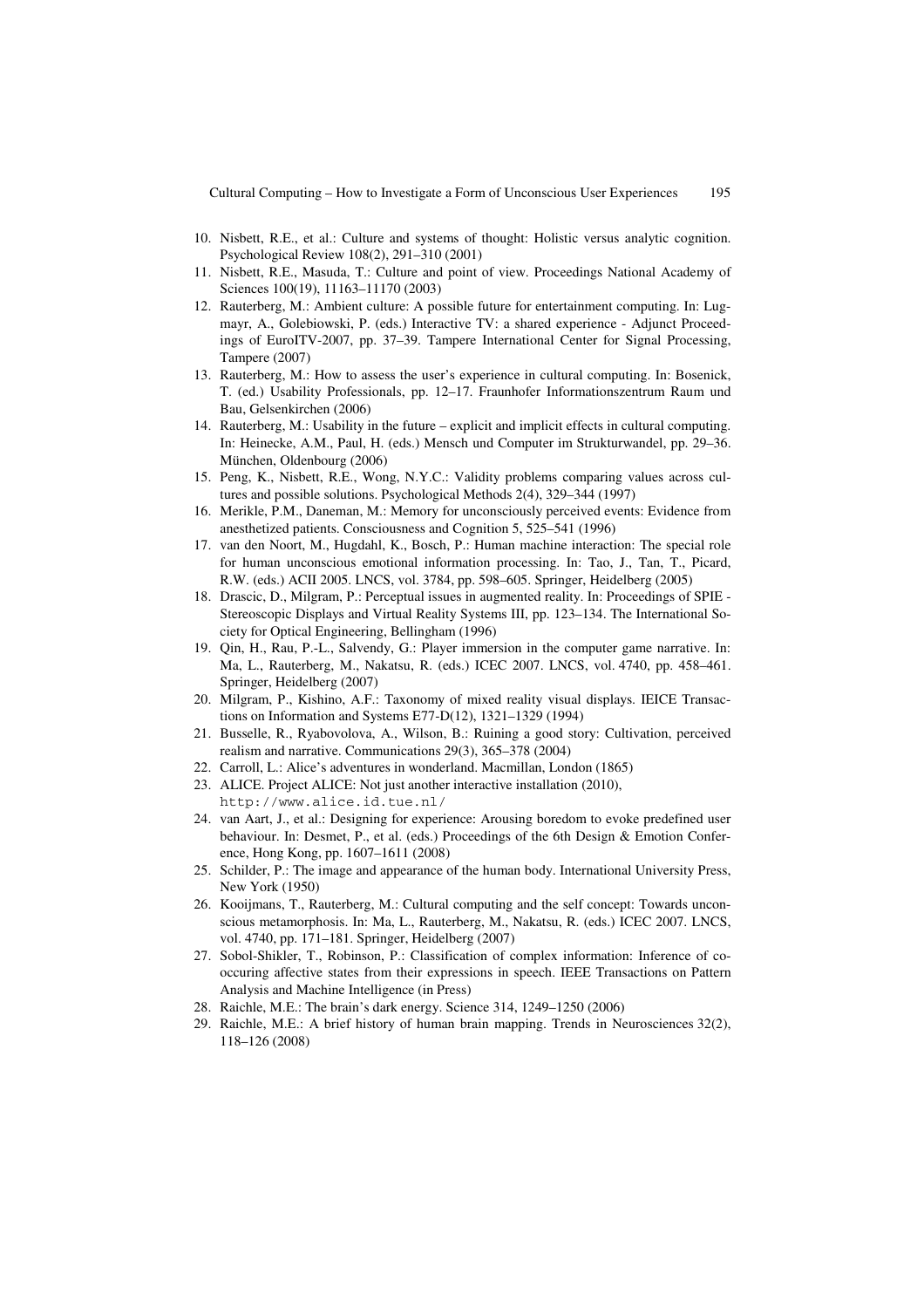- 30. Dijksterhuis, A., et al.: On making the right choice: the deliberation-without-attention effect. Science 311, 1005–1007 (2006)
- 31. Nakatsu, R., Rauterberg, M., Salem, B.: Forms and theories of communication: From multimedia to Kansei mediation. Multimedia Systems 11(3), 304–312 (2006)
- 32. Dijksterhuis, A., Nordgren, L.: A theory of unconscious thought. Perspectives on Psychology 1(2), 95–109 (2006)
- 33. Dehaene, S., et al.: Imaging unconscious semantic priming. Nature 395, 597–600 (1998)
- 34. Greenwald, A.G., Farnham, S.D.: Using the Implicit Association Test to measure selfesteem and self-concept. Journal of Personality and Social Psychology 79(6), 1022–1038 (2000)
- 35. Barakova, E., Laurens, T.: Expressing and interpreting emotional movements in social games with robots. Personal and Ubiquitous Computing (January 16, 2010)
- 36. Taelman, J., et al.: Contactless EMG sensors for continuous monitoring of muscle activity to prevent musculoskeletal disorders. In: Proceedings of the first Annual Symposium of the IEEE-EMBS Benelux Chapter, pp. 223–226. IEEE Benelux chapter on Engineering in Medicine and Biology Society, Brussels (2006)
- 37. Ouwerkerk, M., Pasveer, F., Langereis, G.: Unobtrusive sensing of psychophysiological parameters. In: Westerink, J., et al. (eds.) Probing Experience: From Assessment of User Emotions and Behaviour to Development of Products, pp. 163–193. Springer, Dordrecht (2008)
- 38. REG. Random event generator design (2010), http://noosphere.princeton.edu/reg.html
- 39. Nelson, R.D., et al.: Correlations of continuous random data with major world events. Foundations of Physics Letters 15(6), 537–550 (2002)
- 40. Nelson, R.: The Global Consciousness Project Part 2. The Golden Thread, 6–10 (August 2002)
- 41. Nelson, R.: The Global Consciousness Project Part 3. The Golden Thread, 30–32 (November 2002)
- 42. Nelson, R.: The Global Consciousness Project Part 1. The Golden Thread, 8–12 (May 2002)
- 43. Greenwald, A.G., McGhee, D.E., Schwartz, J.K.L.: Measuring individual differences in implicit cognition: The Implicit Association Test. Journal of Personality and Social Psychology 74(6), 1464–1480 (1998)
- 44. Naccache, L., Dehaene, S.: Unconscious semantic priming extends to novel unseen stimuli. Cognition 80, 215–229 (2001)
- 45. Noort, M.v.d., Bosch, P., Hugdahl, K.: Understanding the unconscious brain: Evidence for a non-linear information processing. In: Proceedings of the International Conference on Cognitive Systems, pp. 2254–2258 (2005)
- 46. Di Maggio, P.: Culture and cognition. Annual Review of Sociology 23, 263–287 (1997)
- 47. Jung, C.G.: Die Archetypen und das kollektive Unbewußte, Gesammelte Werke von C.G. Jung (Walter 1934)
- 48. Einstein, A., Podolsky, B., Rosen, N.: Can quantum-mechanical description of physical reality be considered complete? Physical Review 47(10), 777–780 (1935)
- 49. Aspect, A., Grangier, P., Roger, G.: Experimental realization of Einstein-Podolsky-Rosen-Bohm Gedankenexperiment: a new violation of Bell's inequalities. Physical Review Letters 49(2), 91–94 (1982)
- 50. Aspect, A.: Quantum mechanics: to be or not to be local. Nature 446, 866–867 (2007)
- 51. Woolf, N.J., Hameroff, S.R.: A quantum approach to visual consciousness. Trends in Cognitive Sciences 5(11), 472–478 (2001)